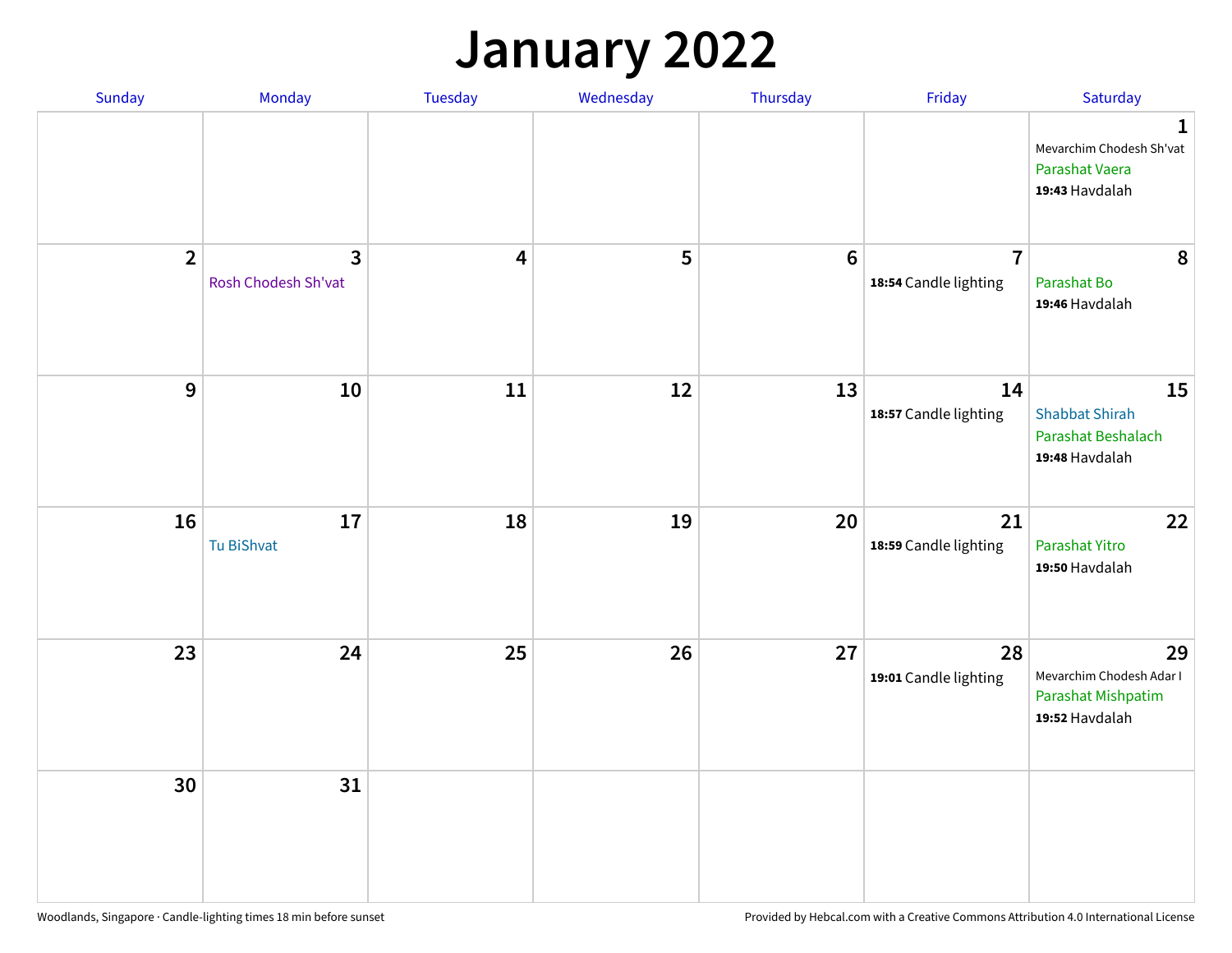# **February 2022**

| Sunday | Monday                  | <b>Tuesday</b>                      | Wednesday                             | Thursday | Friday                                           | Saturday                                                                                          |
|--------|-------------------------|-------------------------------------|---------------------------------------|----------|--------------------------------------------------|---------------------------------------------------------------------------------------------------|
|        |                         | $\mathbf{1}$<br>Rosh Chodesh Adar I | $\overline{2}$<br>Rosh Chodesh Adar I | 3        | $\overline{\mathbf{4}}$<br>19:02 Candle lighting | 5<br>Parashat Terumah<br>19:53 Havdalah                                                           |
| $6\,$  | $\overline{\mathbf{7}}$ | 8                                   | 9                                     | 10       | 11<br>19:03 Candle lighting                      | 12<br>Parashat Tetzaveh<br>19:53 Havdalah                                                         |
| 13     | 14                      | 15<br><b>Purim Katan</b>            | 16                                    | 17       | 18<br>19:02 Candle lighting                      | 19<br>Parashat Ki Tisa<br>19:52 Havdalah                                                          |
| 20     | 21                      | 22                                  | 23                                    | 24       | 25<br>19:02 Candle lighting                      | 26<br><b>Shabbat Shekalim</b><br>Mevarchim Chodesh Adar II<br>Parashat Vayakhel<br>19:51 Havdalah |
| 27     | 28                      |                                     |                                       |          |                                                  |                                                                                                   |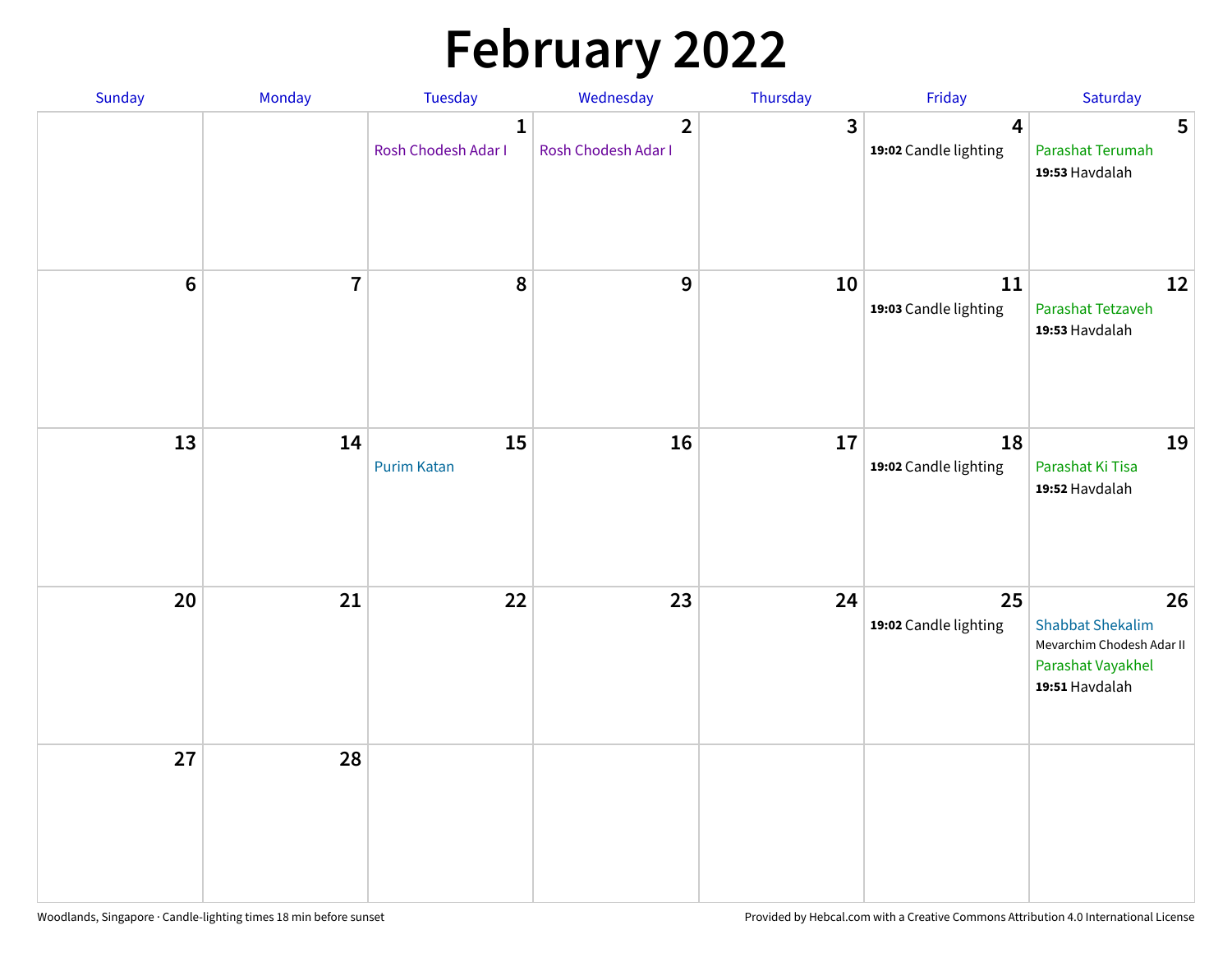## **March 2022**

| Sunday         | Monday         | <b>Tuesday</b> | Wednesday                                                                                | Thursday                  | Friday                                                                   | Saturday                                                                                   |
|----------------|----------------|----------------|------------------------------------------------------------------------------------------|---------------------------|--------------------------------------------------------------------------|--------------------------------------------------------------------------------------------|
|                |                | $\mathbf{1}$   | $\overline{2}$                                                                           | 3<br>Rosh Chodesh Adar II | $\overline{\mathbf{4}}$<br>Rosh Chodesh Adar II<br>19:01 Candle lighting | 5<br>Parashat Pekudei<br>19:50 Havdalah                                                    |
| $6\phantom{1}$ | $\overline{7}$ | 8              | $\mathbf 9$                                                                              | 10                        | 11<br>18:59 Candle lighting                                              | 12<br><b>Shabbat Zachor</b><br>Parashat Vayikra<br>19:48 Havdalah                          |
| 13             | 14             | 15             | 16<br>06:10 Fast begins<br><b>Ta'anit Esther</b><br>19:42 Fast ends<br><b>Erev Purim</b> | 17<br>Purim               | 18<br><b>Shushan Purim</b><br>18:58 Candle lighting                      | 19<br>Parashat Tzav<br>19:47 Havdalah                                                      |
| 20             | 21             | 22             | 23                                                                                       | 24                        | 25<br>18:56 Candle lighting                                              | 26<br><b>Shabbat Parah</b><br>Mevarchim Chodesh Nisan<br>Parashat Shmini<br>19:45 Havdalah |
| 27             | 28             | 29             | 30                                                                                       | 31                        |                                                                          |                                                                                            |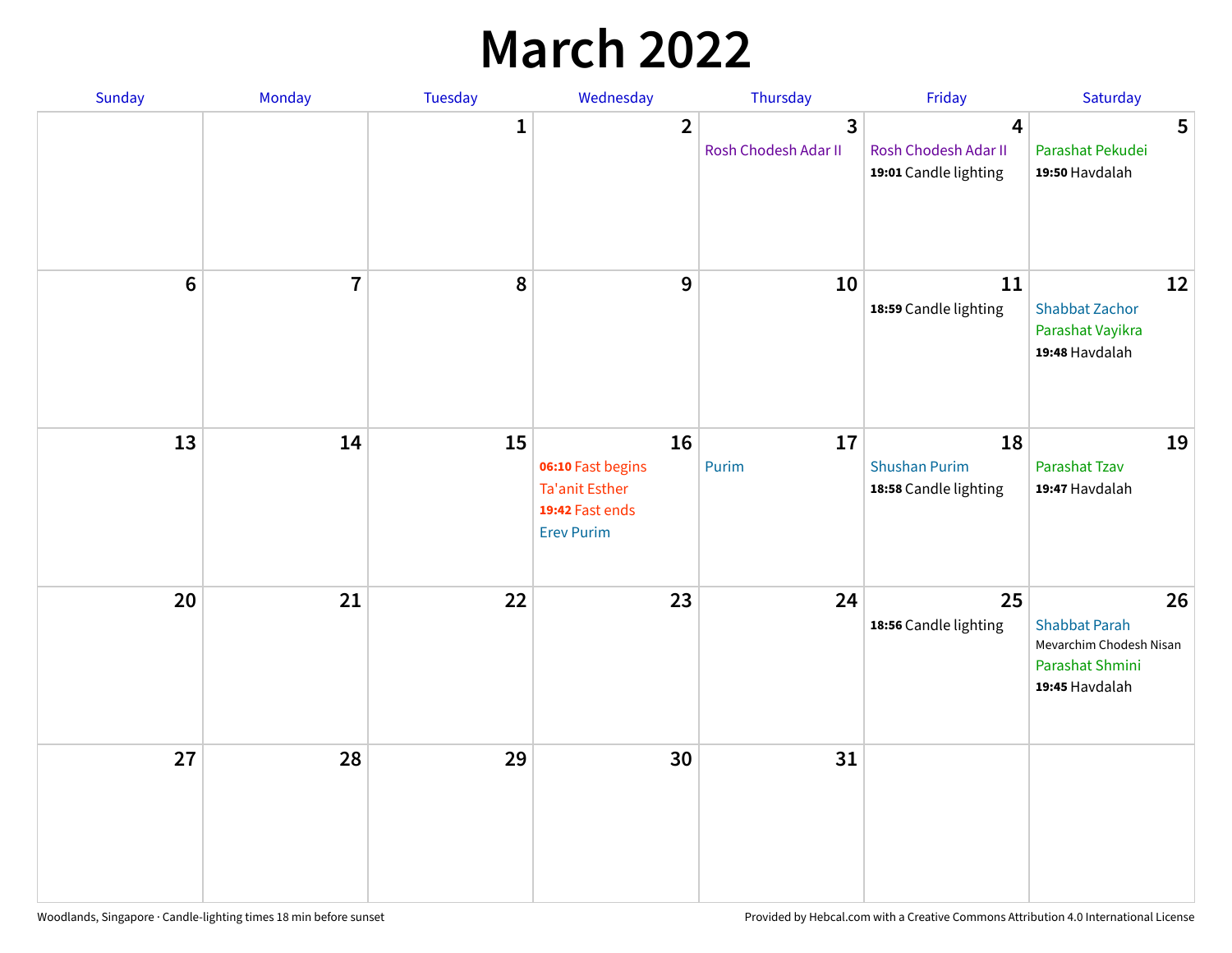## **April 2022**

| Sunday                                   | Monday                  | <b>Tuesday</b>         | Wednesday             | Thursday                                        | Friday                                                                                            | Saturday                                                                                                     |
|------------------------------------------|-------------------------|------------------------|-----------------------|-------------------------------------------------|---------------------------------------------------------------------------------------------------|--------------------------------------------------------------------------------------------------------------|
|                                          |                         |                        |                       |                                                 | 1<br>18:54 Candle lighting                                                                        | $\overline{2}$<br><b>Shabbat HaChodesh</b><br><b>Rosh Chodesh Nisan</b><br>Parashat Tazria<br>19:43 Havdalah |
| 3                                        | 4                       | 5                      | $6\phantom{1}6$       | $\overline{7}$                                  | 8<br>18:52 Candle lighting                                                                        | 9<br><b>Shabbat HaGadol</b><br>Parashat Metzora<br>19:42 Havdalah                                            |
| 10                                       | 11<br>Yom HaAliyah      | 12                     | 13                    | 14                                              | 15<br>06:00 Fast begins<br><b>Ta'anit Bechorot</b><br><b>Erev Pesach</b><br>18:51 Candle lighting | 16<br>Pesach I<br>19:40 Candle lighting                                                                      |
| 17<br><b>Pesach II</b><br>19:40 Havdalah | 18<br>Pesach III (CH"M) | 19<br>Pesach IV (CH"M) | 20<br>Pesach V (CH"M) | 21<br>Pesach VI (CH"M)<br>18:50 Candle lighting | 22<br><b>Pesach VII</b><br>18:50 Candle lighting                                                  | 23<br><b>Pesach VIII</b><br>19:39 Havdalah                                                                   |
| 24                                       | 25                      | 26                     | 27                    | 28<br>Yom HaShoah                               | 29<br>18:49 Candle lighting                                                                       | 30<br>Mevarchim Chodesh Iyyar<br>Parashat Achrei Mot<br>19:39 Havdalah                                       |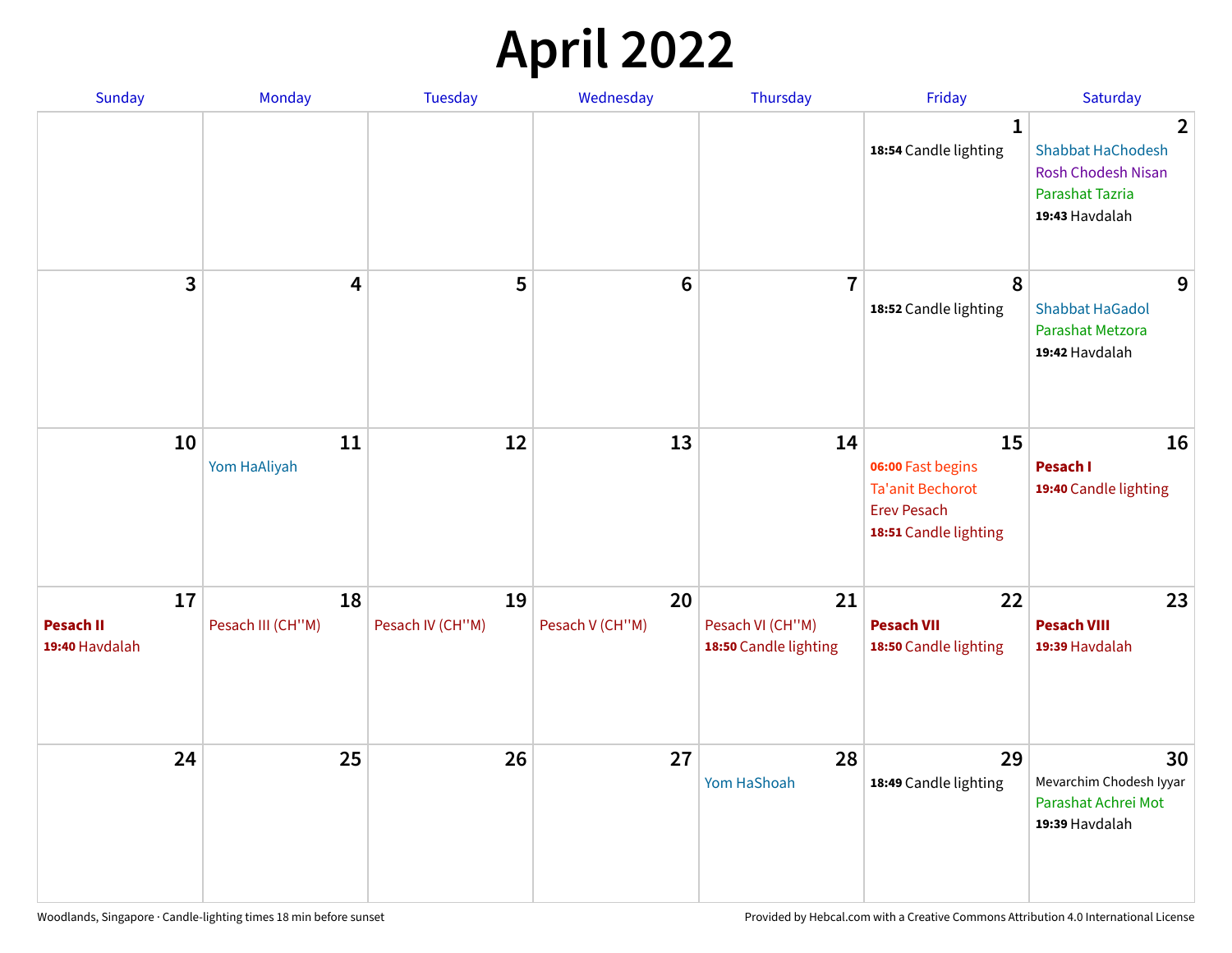## **May 2022**

| <b>Sunday</b>                      | Monday                               | Tuesday                         | Wednesday          | Thursday            | Friday                                   | Saturday                                                               |
|------------------------------------|--------------------------------------|---------------------------------|--------------------|---------------------|------------------------------------------|------------------------------------------------------------------------|
| $\mathbf{1}$<br>Rosh Chodesh Iyyar | $\overline{2}$<br>Rosh Chodesh Iyyar | 3                               | 4<br>Yom HaZikaron | 5<br>Yom HaAtzma'ut | $6\phantom{1}6$<br>18:48 Candle lighting | $\overline{7}$<br>Parashat Kedoshim<br>19:39 Havdalah                  |
| $\pmb{8}$                          | $\mathbf{9}$                         | 10                              | 11                 | 12                  | 13<br>18:48 Candle lighting              | 14<br><b>Parashat Emor</b><br>19:39 Havdalah                           |
| 15<br>Pesach Sheni                 | 16                                   | 17                              | 18                 | 19<br>Lag BaOmer    | 20<br>18:49 Candle lighting              | 21<br>Parashat Behar<br>19:40 Havdalah                                 |
| 22                                 | 23                                   | 24                              | 25                 | 26                  | 27<br>18:49 Candle lighting              | 28<br>Mevarchim Chodesh Sivan<br>Parashat Bechukotai<br>19:41 Havdalah |
| 29<br>Yom Yerushalayim             | 30                                   | 31<br><b>Rosh Chodesh Sivan</b> |                    |                     |                                          |                                                                        |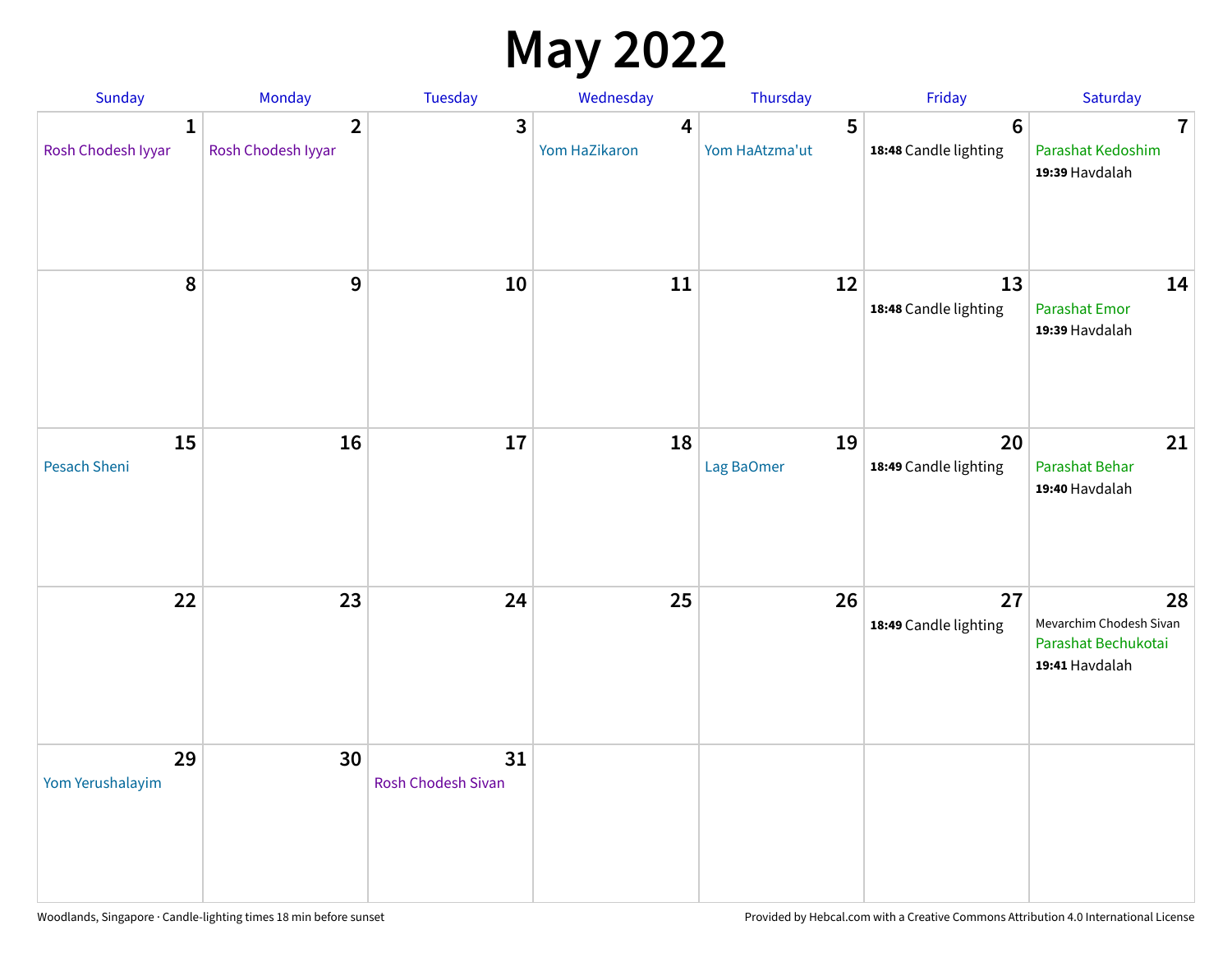#### **June 2022**

| Sunday                                         | Monday                                                | Tuesday        | Wednesday                       | Thursday                        | Friday                      | Saturday                                                               |
|------------------------------------------------|-------------------------------------------------------|----------------|---------------------------------|---------------------------------|-----------------------------|------------------------------------------------------------------------|
|                                                |                                                       |                | 1                               | $\overline{2}$                  | 3<br>18:50 Candle lighting  | 4<br><b>Erev Shavuot</b><br>Parashat Bamidbar<br>19:42 Candle lighting |
| 5<br><b>Shavuot I</b><br>19:43 Candle lighting | $6\phantom{1}$<br><b>Shavuot II</b><br>19:43 Havdalah | $\overline{7}$ | 8                               | 9                               | 10<br>18:52 Candle lighting | 11<br><b>Parashat Nasso</b><br>19:44 Havdalah                          |
| 12                                             | 13                                                    | 14             | 15                              | 16                              | 17<br>18:53 Candle lighting | 18<br>Parashat Beha'alotcha<br>19:46 Havdalah                          |
| 19                                             | 20                                                    | 21             | 22                              | 23                              | 24<br>18:55 Candle lighting | 25<br>Mevarchim Chodesh Tamuz<br>Parashat Sh'lach<br>19:47 Havdalah    |
| 26                                             | 27                                                    | 28             | 29<br><b>Rosh Chodesh Tamuz</b> | 30<br><b>Rosh Chodesh Tamuz</b> |                             |                                                                        |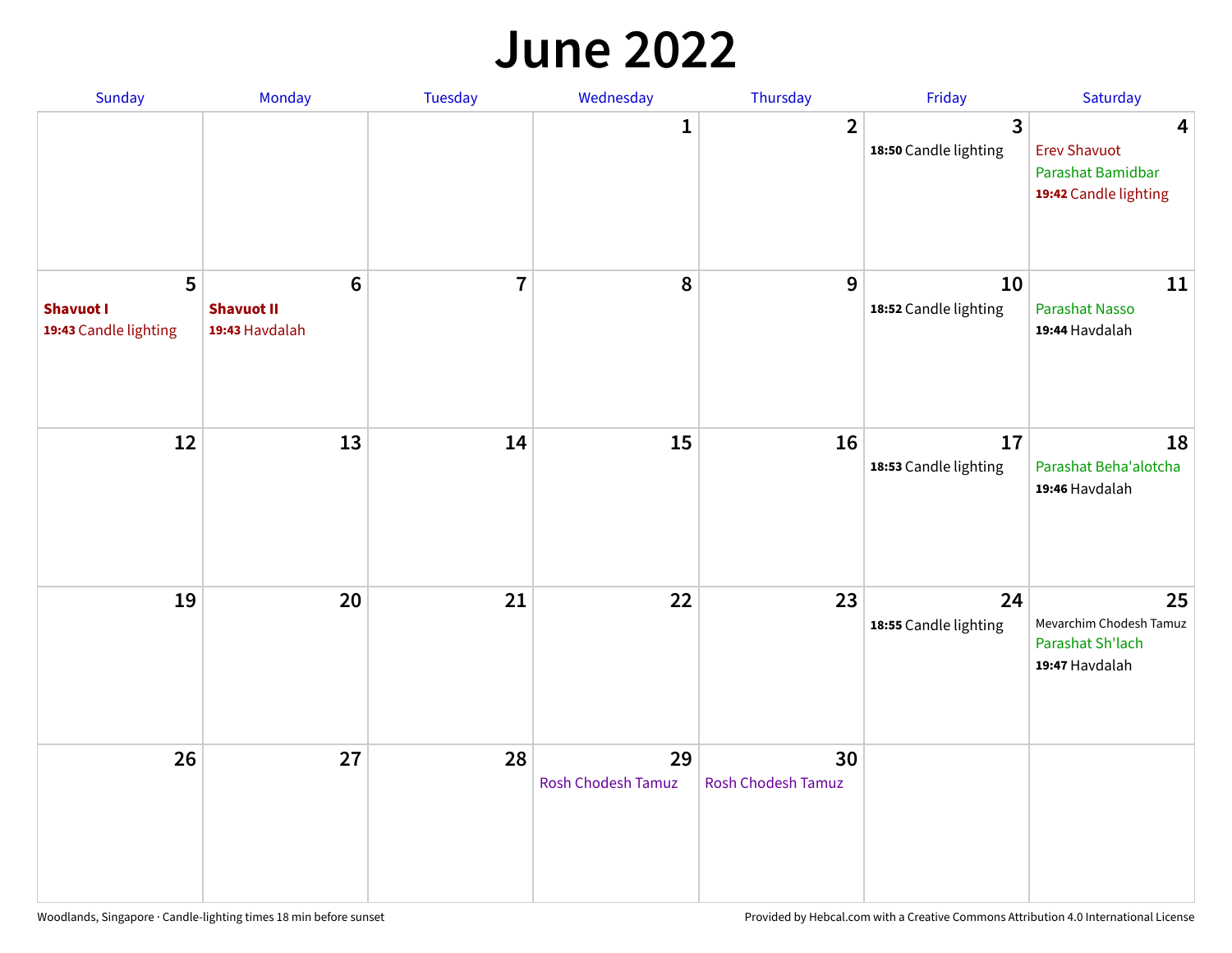## **July 2022**

| Sunday                                                           | Monday | Tuesday | Wednesday | Thursday       | Friday                                         | Saturday                                                                |
|------------------------------------------------------------------|--------|---------|-----------|----------------|------------------------------------------------|-------------------------------------------------------------------------|
|                                                                  |        |         |           |                | $\mathbf{1}$<br>18:56 Candle lighting          | $\overline{2}$<br>Parashat Korach<br>19:48 Havdalah                     |
| $\mathbf{3}$                                                     | 4      | 5       | $\bf 6$   | $\overline{7}$ | 8<br>18:57 Candle lighting                     | 9<br><b>Parashat Chukat</b><br>19:49 Havdalah                           |
| 10                                                               | 11     | 12      | 13        | 14             | 15<br>18:58 Candle lighting                    | 16<br>Parashat Balak<br>19:50 Havdalah                                  |
| 17<br>06:00 Fast begins<br><b>Tzom Tammuz</b><br>19:44 Fast ends | 18     | 19      | 20        | 21             | 22<br>18:59 Candle lighting                    | 23<br>Mevarchim Chodesh Av<br><b>Parashat Pinchas</b><br>19:50 Havdalah |
| 24                                                               | 25     | 26      | 27        | 28             | 29<br>Rosh Chodesh Av<br>18:58 Candle lighting | 30<br>Parashat Matot-Masei<br>19:49 Havdalah                            |
| 31                                                               |        |         |           |                |                                                |                                                                         |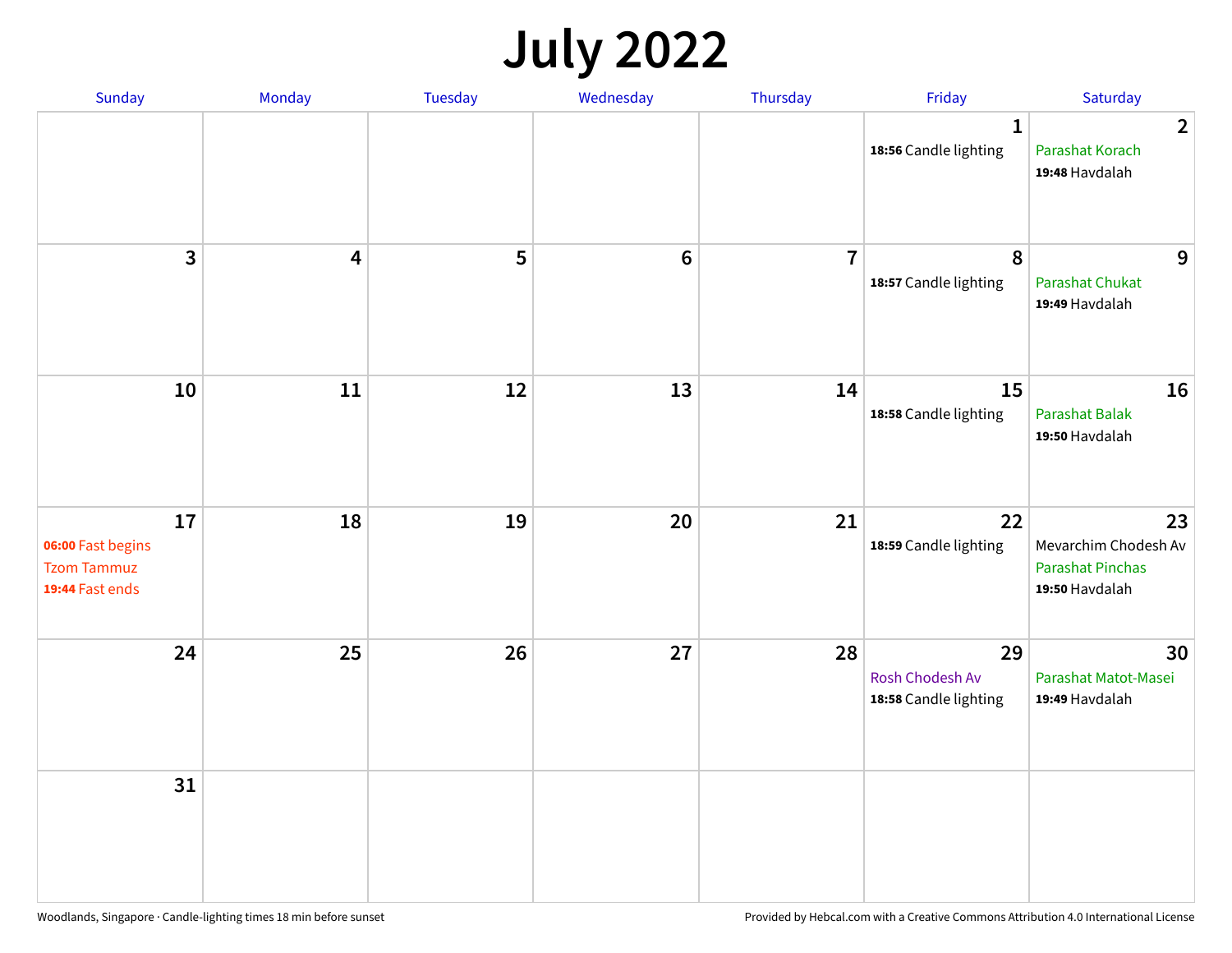## **August 2022**

| Sunday                                                      | Monday       | Tuesday                 | Wednesday | Thursday | Friday                                 | Saturday                                                                                                                       |
|-------------------------------------------------------------|--------------|-------------------------|-----------|----------|----------------------------------------|--------------------------------------------------------------------------------------------------------------------------------|
|                                                             | $\mathbf{1}$ | $\overline{\mathbf{2}}$ | 3         | 4        | 5<br>18:58 Candle lighting             | $6\phantom{1}6$<br><b>Shabbat Chazon</b><br>19:16 Fast begins<br>Erev Tish'a B'Av<br><b>Parashat Devarim</b><br>19:48 Havdalah |
| $\overline{7}$<br>Tish'a B'Av (observed)<br>19:42 Fast ends | 8            | 9                       | 10        | 11       | 12<br>Tu B'Av<br>18:56 Candle lighting | 13<br><b>Shabbat Nachamu</b><br>Parashat Vaetchanan<br>19:46 Havdalah                                                          |
| 14                                                          | 15           | 16                      | 17        | 18       | 19<br>18:55 Candle lighting            | 20<br>Mevarchim Chodesh Elul<br><b>Parashat Eikev</b><br>19:44 Havdalah                                                        |
| 21                                                          | 22           | 23                      | 24        | 25       | 26<br>18:53 Candle lighting            | 27<br><b>Rosh Chodesh Elul</b><br>Parashat Re'eh<br>19:42 Havdalah                                                             |
| 28<br>Rosh Hashana LaBehemot<br><b>Rosh Chodesh Elul</b>    | 29           | 30                      | 31        |          |                                        |                                                                                                                                |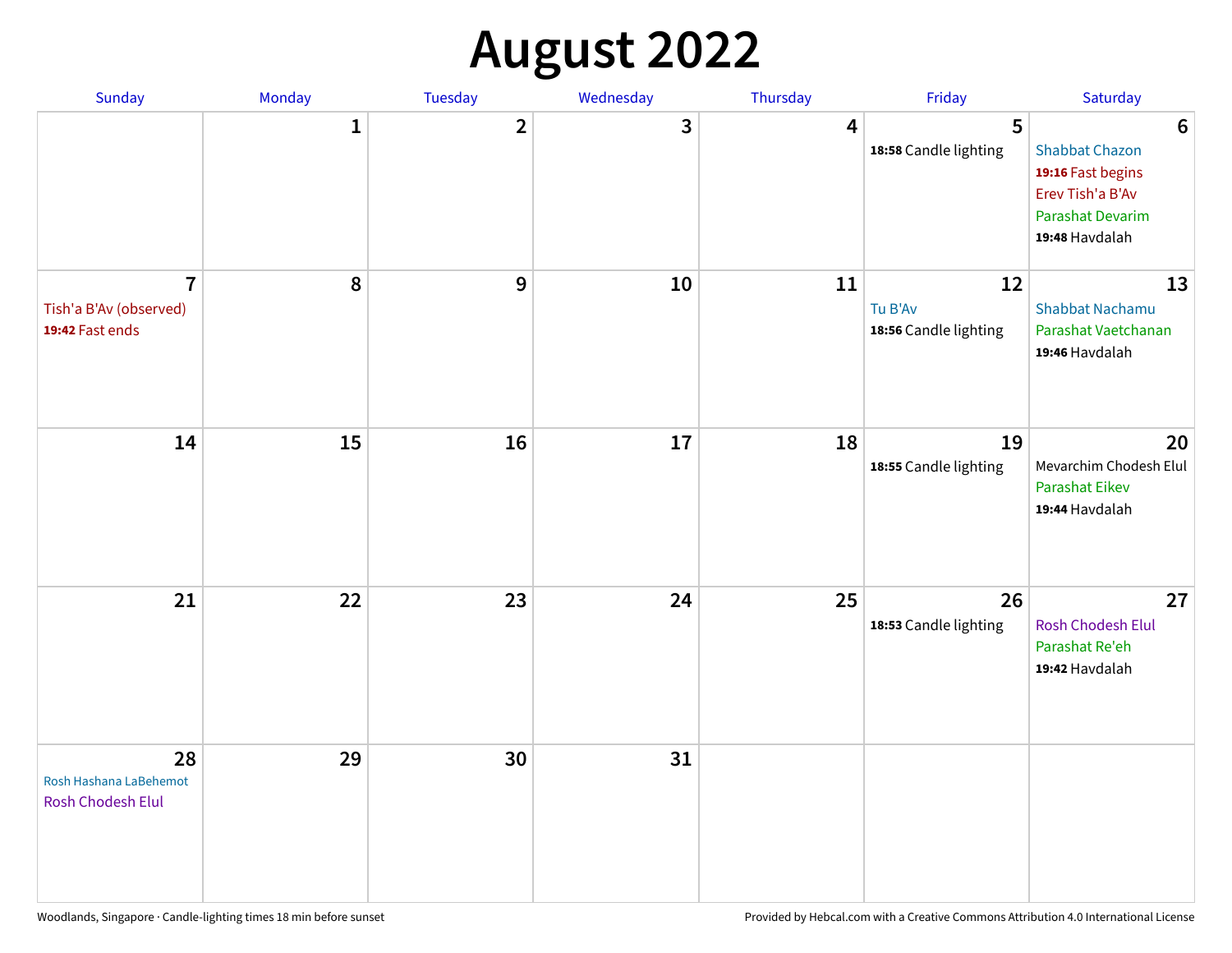## **September 2022**

| Sunday                                           | Monday                                           | Tuesday                                        | Wednesday                                                          | Thursday     | Friday                                  | Saturday                                                  |
|--------------------------------------------------|--------------------------------------------------|------------------------------------------------|--------------------------------------------------------------------|--------------|-----------------------------------------|-----------------------------------------------------------|
|                                                  |                                                  |                                                |                                                                    | $\mathbf{1}$ | $\overline{2}$<br>18:50 Candle lighting | 3<br><b>Parashat Shoftim</b><br>19:39 Havdalah            |
| $\overline{\mathbf{4}}$                          | 5                                                | $6\phantom{1}6$                                | $\overline{7}$                                                     | 8            | 9<br>18:48 Candle lighting              | 10<br>Parashat Ki Teitzei<br>19:36 Havdalah               |
| $11\,$                                           | 12                                               | 13                                             | 14                                                                 | 15           | 16<br>18:45 Candle lighting             | 17<br>Leil Selichot<br>Parashat Ki Tavo<br>19:34 Havdalah |
| 18                                               | 19                                               | 20                                             | 21                                                                 | 22           | 23<br>18:42 Candle lighting             | 24<br>Parashat Nitzavim<br>19:31 Havdalah                 |
| 25<br>Erev Rosh Hashana<br>18:41 Candle lighting | 26<br>Rosh Hashana 5783<br>19:30 Candle lighting | 27<br><b>Rosh Hashana II</b><br>19:30 Havdalah | 28<br>05:52 Fast begins<br><b>Tzom Gedaliah</b><br>19:24 Fast ends | 29           | 30<br>18:39 Candle lighting             |                                                           |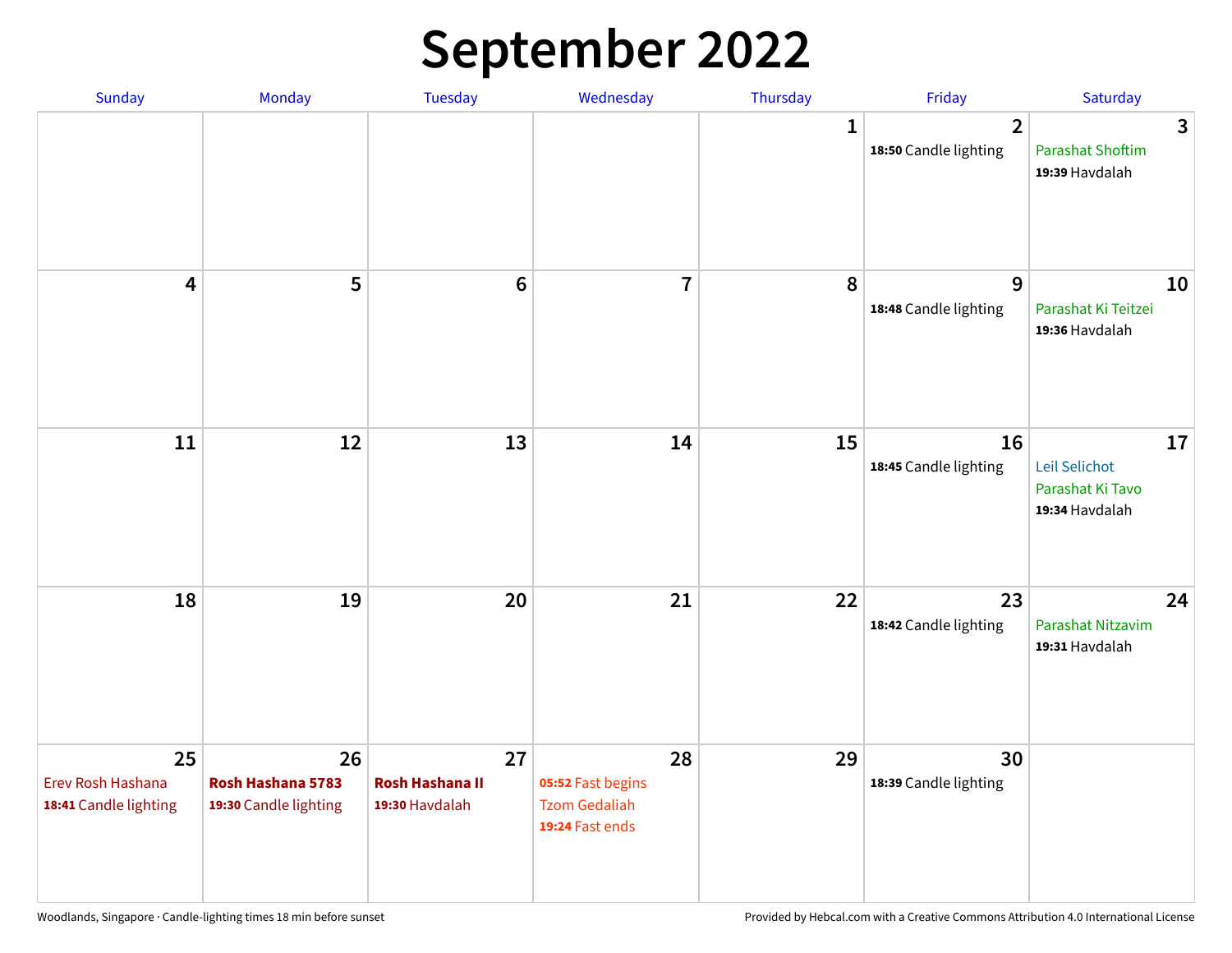## **October 2022**

| Sunday                                                   | <b>Monday</b>                                        | <b>Tuesday</b>                                                    | Wednesday                                | Thursday               | Friday                                         | Saturday                                                                |
|----------------------------------------------------------|------------------------------------------------------|-------------------------------------------------------------------|------------------------------------------|------------------------|------------------------------------------------|-------------------------------------------------------------------------|
|                                                          |                                                      |                                                                   |                                          |                        |                                                | 1<br><b>Shabbat Shuva</b><br>Parashat Vayeilech<br>19:28 Havdalah       |
| $\overline{2}$                                           | $\overline{\mathbf{3}}$                              | $\overline{4}$<br><b>Erev Yom Kippur</b><br>18:38 Candle lighting | 5<br><b>Yom Kippur</b><br>19:27 Havdalah | 6                      | $\overline{7}$<br>18:37 Candle lighting        | 8<br>Parashat Ha'Azinu<br>19:26 Havdalah                                |
| 9<br><b>Erev Sukkot</b><br>18:36 Candle lighting         | 10<br><b>Sukkot I</b><br>19:25 Candle lighting       | 11<br><b>Sukkot II</b><br>19:25 Havdalah                          | 12<br>Sukkot III (CH"M)                  | 13<br>Sukkot IV (CH"M) | 14<br>Sukkot V (CH"M)<br>18:35 Candle lighting | 15<br>Sukkot VI (CH"M)<br>19:24 Havdalah                                |
| 16<br>Sukkot VII (Hoshana Raba)<br>18:34 Candle lighting | 17<br><b>Shmini Atzeret</b><br>19:24 Candle lighting | 18<br><b>Simchat Torah</b><br>19:23 Havdalah                      | 19                                       | 20                     | 21<br>18:33 Candle lighting                    | 22<br>Mevarchim Chodesh Cheshvan<br>Parashat Bereshit<br>19:23 Havdalah |
| 23                                                       | 24                                                   | 25<br>Rosh Chodesh Cheshvan                                       | 26<br>Rosh Chodesh Cheshvan              | 27                     | 28<br>18:32 Candle lighting                    | 29<br><b>Parashat Noach</b><br>19:22 Havdalah                           |
| 30                                                       | 31                                                   |                                                                   |                                          |                        |                                                |                                                                         |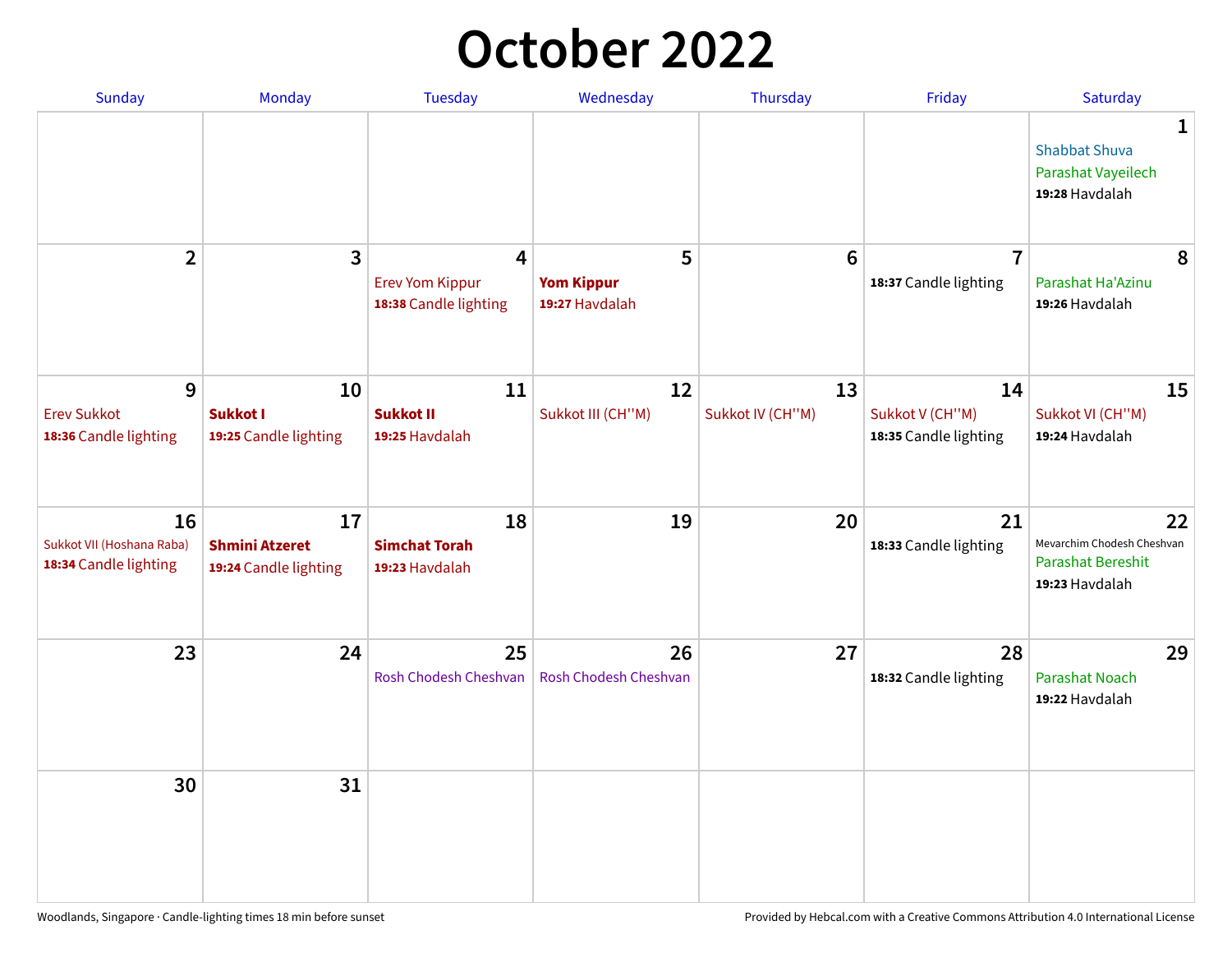#### **November 2022**

| Sunday  | Monday         | Tuesday                                        | Wednesday               | Thursday                  | Friday                                             | Saturday                                                                 |
|---------|----------------|------------------------------------------------|-------------------------|---------------------------|----------------------------------------------------|--------------------------------------------------------------------------|
|         |                | $\mathbf{1}$<br>Yom HaAliyah School Observance | $\overline{\mathbf{2}}$ | 3                         | $\overline{\mathbf{4}}$<br>18:32 Candle lighting   | $5\phantom{1}$<br>Parashat Lech-Lecha<br>19:22 Havdalah                  |
| $\bf 6$ | $\overline{7}$ | 8                                              | $\boldsymbol{9}$        | 10                        | 11<br>18:32 Candle lighting                        | 12<br>Parashat Vayera<br>19:23 Havdalah                                  |
| 13      | 14             | 15                                             | 16                      | 17                        | 18<br>18:33 Candle lighting                        | 19<br>Mevarchim Chodesh Kislev<br>Parashat Chayei Sara<br>19:24 Havdalah |
| 20      | 21             | 22                                             | 23<br>Sigd              | 24<br>Rosh Chodesh Kislev | 25<br>Rosh Chodesh Kislev<br>18:35 Candle lighting | 26<br><b>Parashat Toldot</b><br>19:26 Havdalah                           |
| 27      | 28             | 29                                             | 30                      |                           |                                                    |                                                                          |